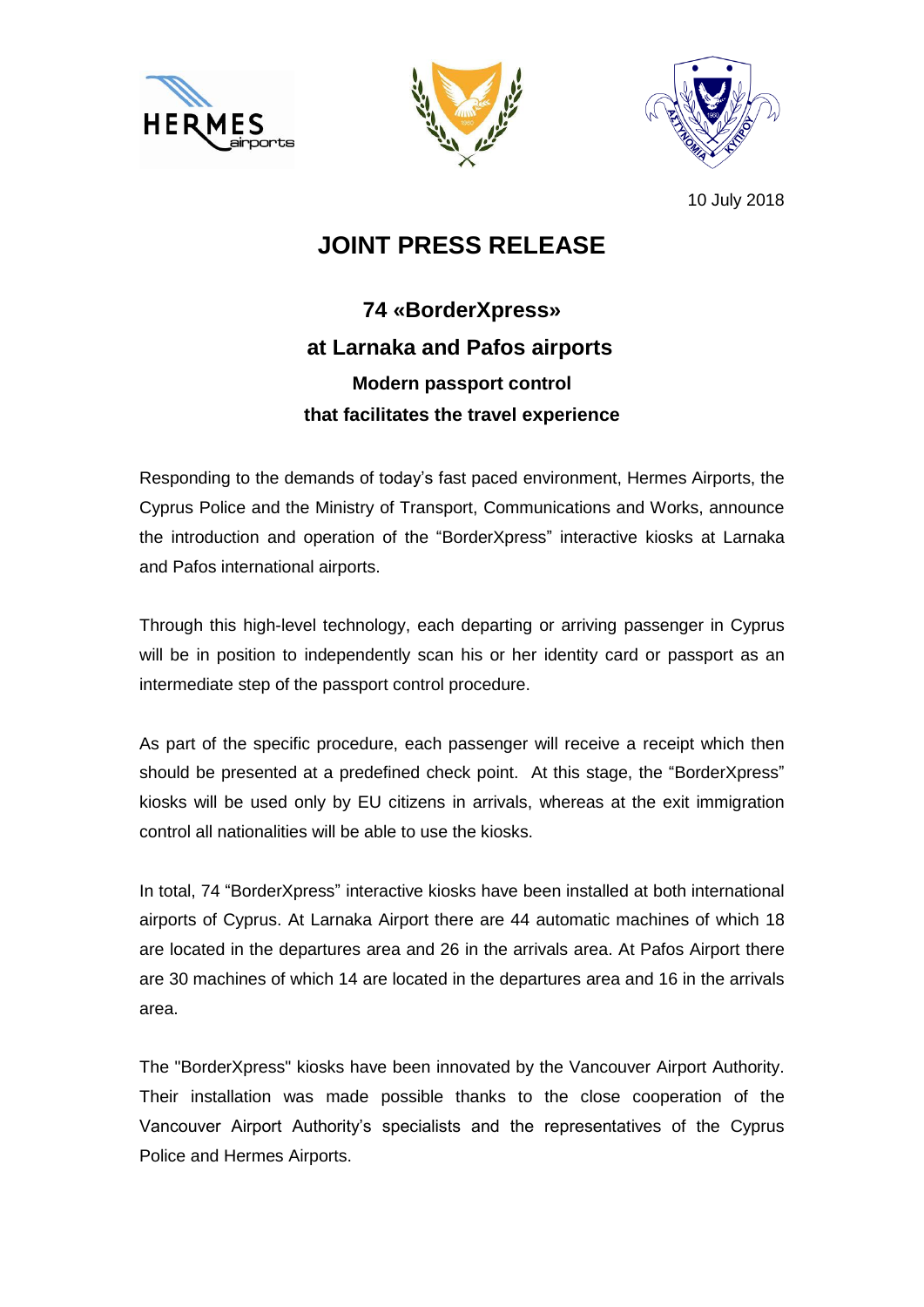





During a ceremony held at Larnaka Airport for the installation of the "BorderXpress" kiosks, Ms Vassiliki Anastassiadou, Minister of Transport, Communications and Works, said in her address that *"due to this new infrastructure, the process of passport control is now significantly facilitated. It is also anticipated that the operation of the 'BorderXpress' kiosks will generate substantial positive effects with regards to the level of service offered to the traveling public and the image of Cyprus internationally", she said.*

In her address, Ms Eleni Kaloyirou, Chief Executive Officer of Hermes Airports said that *"since day one of our operations at Larnaka and Pafos airports, customer service was and remains to be, one of our main strategic priorities. Our goal was and still is to be in position to offer an enhanced customer service, viewed through a holistic approach which includes the travelling experience of our passengers from the beginning to the end of their journey", she said.*

In his address Mr. Craig Richmond, President and Chief Executive Officer of the Vancouver Airport Authority, said that *"as the demand for air travel continues to increase, airports around the world must embrace and implement innovative technologies to solve critical passenger processing challenges. BorderXpress kiosks will increase efficiencies and improve the overall passenger experience at Larnaka and Pafos airports while enhancing safety and security levels within the European Union",* he said.